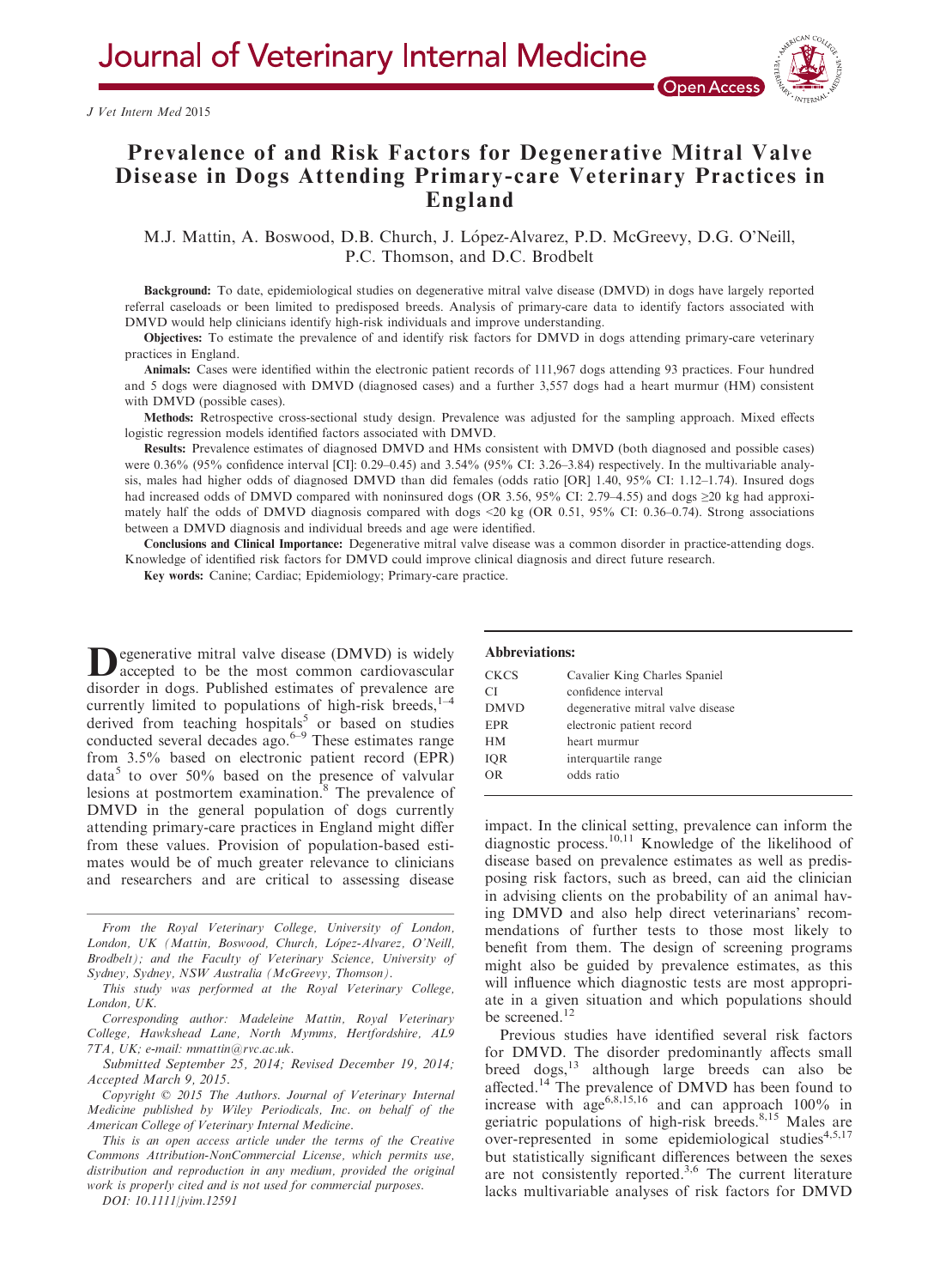diagnosis in England that adjust for the effect of other confounding variables. Further evaluation of associations between demographic factors and DMVD might aid clinical diagnosis and generate hypotheses for further research.

The Veterinary Companion Animal Surveillance System (VetCompass)<sup>18</sup> collates de-identified EPR data from primary-care veterinary practices in the UK. Analysis of this large data resource would allow DMVD prevalence to be estimated and major risk factors for the disease to be identified, as has been demonstrated for other disorders in companion animals.<sup>19–21</sup>

It was hypothesized that the breeds most commonly reported to be at increased risk of DMVD in the current literature, Cavalier King Charles Spaniels  $(CKCS),^{1,3,5,15,16,22}$  Dachshunds,<sup>4,5,23,24</sup> and Poodles,<sup>5,17</sup> would have the highest odds of DMVD among purebred dogs in the VetCompass population. Moreover, small-breed dogs (<20 kg) and male dogs would have higher odds of DMVD than large-breed dogs and females respectively.

The aims of this study were to:

- 1 Estimate the prevalence of DMVD in a population of practice-attending dogs in England.
- 2 Identify risk factors for DMVD diagnosis in the primary-care setting.

#### Materials and Methods

Electronic patient records from veterinary practices sharing data with VetCompass were reviewed retrospectively. The practices were primary-care companion animal clinics, mainly located in central and southeast England. The denominator population for the overall prevalence estimate consisted of all dogs attending participating practices between 1st January 2010 and 31st December 2011. The study population for the risk factor study was restricted by age to dogs at least 1 year old at the last consultation. Data shared included demographic (date of birth, sex, breed, bodyweight, insurance status, microchip number, partial postcode, veterinary clinic ID) and clinical data (free-text clinical notes, VeNom diagnostic terms, $25$  treatments prescribed). Sample size calculations estimated that 246 cases and 61,015 noncases would be required to identify an odds ratio (OR) of 2 for an explanatory variable to which 5% of noncases were exposed at a confidence level of 95% and a power of 80% (Epi Info 7, CDC). The study received ethics approval from the Royal Veterinary College Ethics and Welfare Committee.

Two case definitions were developed to account for different levels of diagnosis: diagnosed DMVD and possible DMVD cases. Diagnosed DMVD cases were defined as dogs with a diagnosis of DMVD (or synonym) in their clinical notes or VeNom diagnostic terms. Possible DMVD cases were defined as dogs over 1 year old with a documented heart murmur (HM) consistent with DMVD, without a specified cardiac diagnosis. Possible cases were restricted by age to avoid inclusion of dogs with HMs because of congenital disease. Dogs reported to have continuous or diastolic murmurs were excluded as possible cases; as were dogs that had murmurs detected only during pregnancy or clinically important systemic disease (moderate to severe anemia, pyrexia, severe hypovolemia, or dehydration). Dogs with murmurs or mitral valve regurgitation because of other diagnosed cardiac disorders were excluded. The point of maximal intensity, which relates to the thoracic location where the HM is heard most loudly, was not used as an exclusion criterion. Diagnosed and possible DMVD cases were combined to

form a population of dogs with HMs consistent with DMVD, hereafter described as HM cases. Where available, the EPRs of all diagnosed cases until May 2014 were examined in detail. The diagnostic tests performed and the types of cardiac medications prescribed were extracted where available.

Data were checked and cleaned in a spreadsheet (Microsoft Office Excel 2010),<sup>a</sup> and exported to Stata Version  $13<sup>b</sup>$  for analysis. Prevalence and 95% confidence intervals (95% CI) were calculated for dogs with diagnosed DMVD and for HM cases. Prevalence was adjusted for clustering at the practice level.<sup>26</sup> Descriptive statistics were calculated to characterize the cross-sectional study population. Breed, sex, insurance status, age at last consultation and maximum recorded bodyweight (kg) were evaluated as explanatory variables in the risk factor study. The expected number of HM cases for each breed was calculated by multiplying the total number of individuals within the breed by the overall prevalence of HM cases. Breeds that had a sum of observed and expected cases >50 dogs were evaluated individually in the analysis. Less common breeds were combined into a "purebred other" category. Some breeds were combined to increase statistical power. For example, Poodles included both miniature and standard varieties. Age at last consultation (years) was categorized into rounded quintiles (1.0 to  $\leq$ 4.0, 4.0 to  $\leq$ 7.0, 7.0 to  $\leq$ 10.0, 10.0 to  $\leq$ 13.0 and  $\geq$ 13.0). Maximum bodyweight was further dichotomized based on the median of the entire population, for statistical efficiency  $\langle 20.0 \text{ and } 220.0 \text{ kg} \rangle$ . Dogs without a documented bodyweight or insurance status were included in "not recorded" categories. Univariable and multivariable logistic regression models were used to identify explanatory variables associated with DMVD. Separate models were created for HM cases and for diagnosed cases only. Variables significant at the 20% level in univariable analyses were taken forward for consideration in mixed effects multivariable models. Manual backward stepwise regression was used to sequentially eliminate variables with a  $P$ -value > .05 in the multivariable model.<sup>12</sup> Interactions between explanatory variables were also evaluated. Veterinary clinic was assessed as a random effect to account for clustering at the practice-level, and the magnitude of the clustering was measured by the intraclass correlation (rho).<sup>12</sup> The stability of the quadrature approximation in the model fitting algorithm was assessed.26 The use of the Firth logit method allowed inference of ORs and CIs when complete separation (zero cells) occurred.<sup>27</sup> The Hosmer-Lemeshow test and the area under ROC curves were used to assess model fit and predictive ability respectively.

#### **Results**

#### Prevalence Estimates

The denominator population consisted of 111,967 dogs attending 93 veterinary clinics from 1st January 2010 to 31st December 2011. Four hundred and 5 dogs were identified as having diagnosed DMVD, giving a prevalence, adjusted for the clustering effect of clinic, of 0.36% (95% CI: 0.29–0.45). A further 3,557 dogs were classified as possible cases, having a HM consistent with DMVD recorded within their EPRs. A total of 3,962 dogs were HM cases (possible or diagnosed DMVD), giving a prevalence, adjusted for the clustering effect of clinic, of 3.54% (95% CI: 3.26–3.84).

#### Descriptive Statistics and Risk Factors for Diagnosed Degenerative Mitral Valve Disease Cases

The mean age at which DMVD was diagnosed or the presence of a HM was first recorded in 116 incident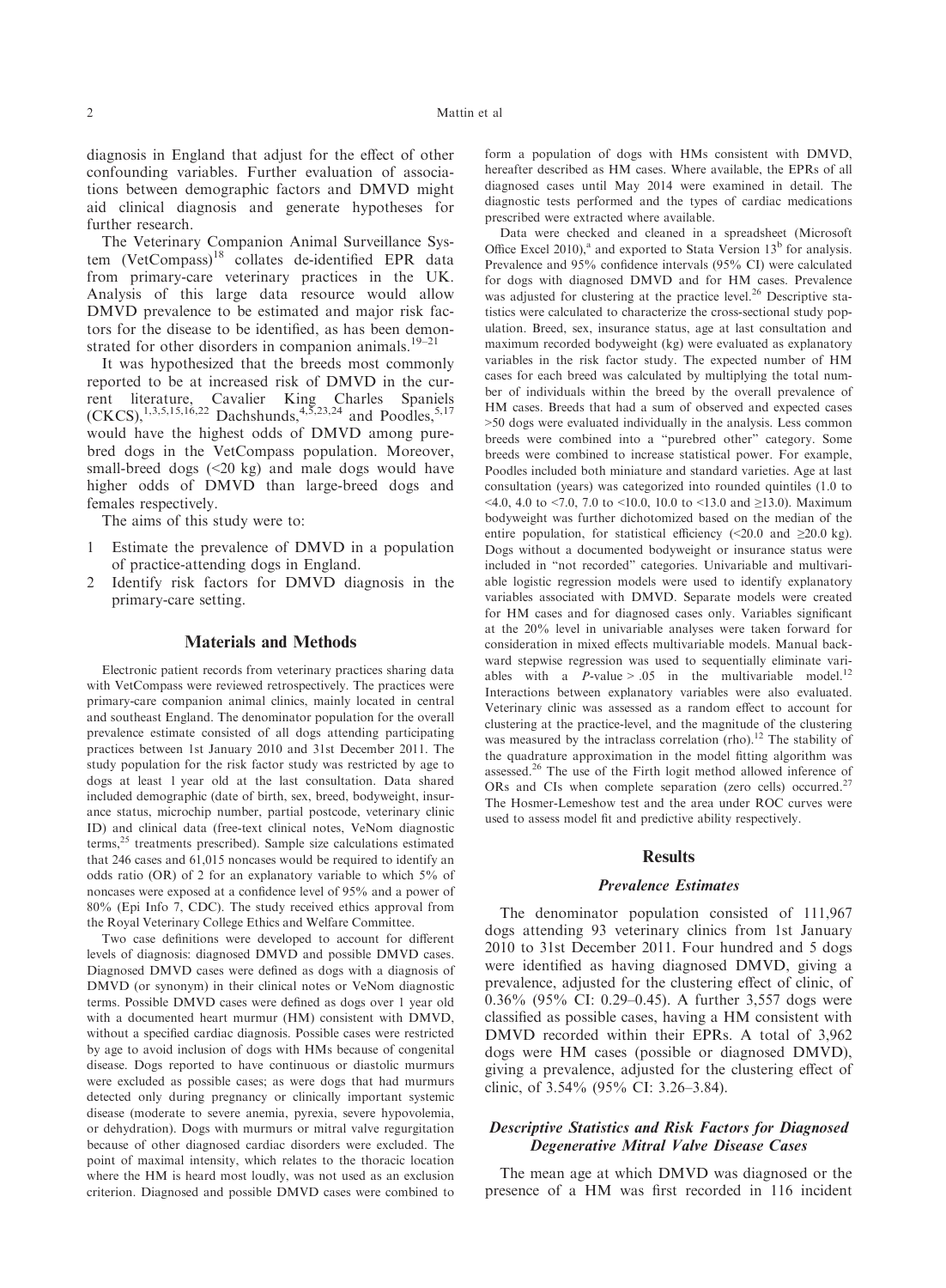cases (newly diagnosed during the study period) was 9.5 years (standard deviation 3.2 years). Two hundred and fifty-two (62.2%) dogs with diagnosed DMVD were male and 264 (68.9%) were insured. The median bodyweight was 10.9 kg (interquartile range [IQR] 8.3– 15.8 kg). The breeds most frequently diagnosed with DMVD were CKCS ( $n = 131$ , 32.4% of dogs with diagnosed DMVD), crossbreds ( $n = 45$ , 11.1%), Yorkshire Terriers  $(n = 25, 6.2\%)$ , and Jack Russell Terriers  $(n = 22, 5.4\%)$ . Veterinary surgeons recorded heart rate at least once in 331 (81.7%) dogs diagnosed with DMVD. Heart murmur intensity was graded (I–VI) in 361 (89.1%) dogs. During the period of data collection, echocardiography was the most frequently performed diagnostic procedure after thoracic auscultation, with 62.5% of diagnosed cases being confirmed by echocardiogram (Fig 1). Two hundred and ninety (71.6%) dogs diagnosed with DMVD received at least 1 treatment for their cardiac disease: ACE inhibitor ( $n = 218$ , 53.8%), frusemide  $(n = 216, 53.3\%)$ , pimobendan  $(n = 210,$ 51.9%), spironolactone (n = 108, 26.7%), amlodipine  $(n = 18, 4.4\%)$ , amiloride with hydrochlorothiazide  $(n = 11, 2.7\%)$ , digoxin  $(n = 9, 2.2\%)$ , beta-blocker  $(n = 2, 0.5\%)$ , aspirin  $(n = 1, 0.2\%)$ , heparin  $(n = 1, 0.2\%)$ 0.2%), lignocaine  $(n = 1, 0.2\%)$ , mexiletine  $(n = 1, 0.2\%)$ 0.2%), nitroglycerin cream ( $n = 1$ , 0.2%). The majority  $(n = 123/156, 78.8%)$  of dogs starting treatment during the study period had at least 1 clinical sign that could be attributable to DMVD recorded at the time treatment was initiated (Fig 2).

The cross-sectional study population for diagnosed DMVD cases contained 90,605 dogs. Of these, 15,632 (17.3%) dogs did not have an insurance status recorded



Fig 1. Diagnostic procedures undertaken in 405 dogs diagnosed with degenerative mitral valve disease attending primary-care practices in England.



Fig 2. Presence or absence of clinical signs and whether diagnostic testing (excluding physical examination) was undertaken when treatment for DMVD was initiated in 156 dogs attending primarycare practices in England.

and 22,067 (24.4%) dogs did not have a documented bodyweight. Other variables had <0.2% missing data (Table 1). Breed, sex, insurance status, age, and bodyweight were all strongly associated with diagnosed DMVD in the univariable analysis (Table 2). Although Rottweilers were a popular breed (sum of observed and expected cases >50 dogs), none were diagnosed with DMVD, so this breed was incorporated into the "purebred other" category in the logistic regression models. The final multivariable model for factors associated with a diagnosis of DMVD contained observations for 90,464 dogs and included the following explanatory variables: breed, sex, insurance status, age at last consultation, and maximum bodyweight (Table 3). Cavalier King Charles Spaniel, King Charles Spaniels, Chihuahuas, Whippets, Poodles, Shih Tzus, Yorkshire Terriers, and Border Collies had statistically significant increased odds of DMVD diagnosis compared with crossbred dogs (Table 4); whereas Labrador Retrievers had lower odds. Males had higher odds of DMVD than females (OR 1.40, 95% CI: 1.12–1.74,  $P = .0024$ ). Insured dogs had more than 3 times the odds of DMVD diagnosis compared with noninsured dogs (OR 3.56, 95% CI: 2.79–4.55,  $P < .001$ ). Dogs weighing 20 kg or more had approximately half the odds of DMVD compared with lighter dogs (OR 0.51, 95% CI: 0.36–0.74,  $P < .001$ ). A strong, positive association between increasing age and DMVD diagnosis was identified ( $P < .001$ ). No significant interactions were detected. Veterinary clinic was included as a random effect as clustering was significant  $(rho = 0.17, 95\% \text{ CI: } 0.11-0.25, P < .001)$ . The choice of quadrature points did not significantly affect the outcome (coefficients did not change more than a relative difference of  $0.01\%$ ).<sup>26</sup> The Hosmer-Lemeshow test indicated poor model fit  $(P < .001)$  but the area under the ROC curve was considered good  $(AUC = 0.93)$ . Using the Firth logit method, it was estimated that Rottweilers had 0.15 times the odds of DMVD diagnosis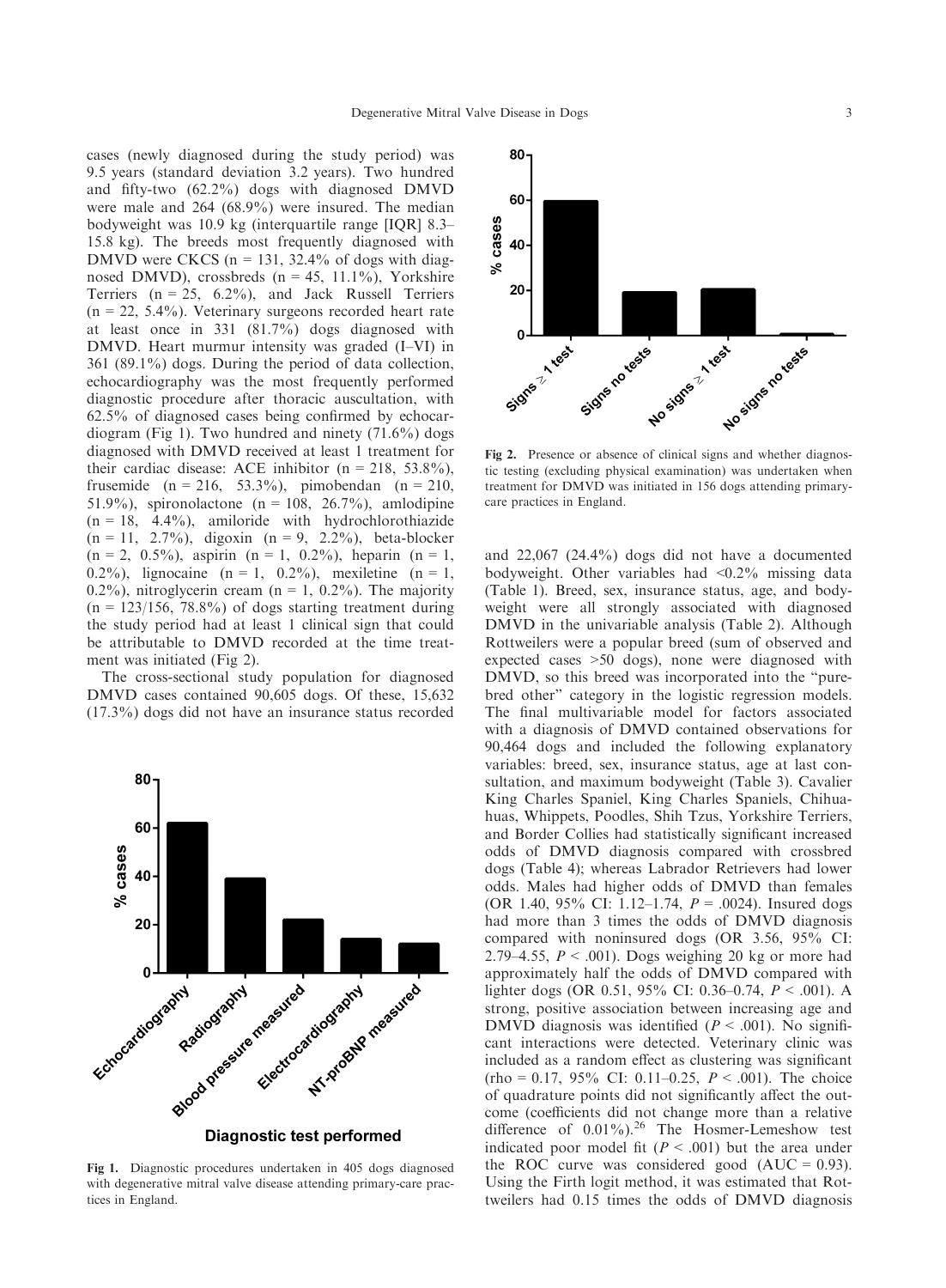|                                  | Median (IQR) or Number $(\% )$      |                           | Number $(\%)$ of Dogs with Missing Data |                |                                                  |  |
|----------------------------------|-------------------------------------|---------------------------|-----------------------------------------|----------------|--------------------------------------------------|--|
| Variable                         | Diagnosed DMVD<br>Cases $(n = 405)$ | Noncases ( $n = 90,200$ ) | Diagnosed<br><b>DMVD</b> Cases          | Noncases       | Total Cross-sectional<br><b>Study Population</b> |  |
| Breed (crossbred)                | 45 (11.11)                          | 16,242(18.01)             | 0(0.00)                                 | 28(0.03)       | 28(0.03)                                         |  |
| Sex (male)                       | 252 (62.22)                         | 46,949 (52.05)            | 0(0.00)                                 | 0(0.00)        | 0(0.00)                                          |  |
| Insurance status (insured)       | 264 (68.93)                         | 30,406 (33.71)            | 22(5.43)                                | 15,610 (17.31) | 15,632 (17.25)                                   |  |
| Age at last consultation (years) | $10.60(8.35-12.71)$                 | $5.24(2.65-9.00)$         | 0(0.00)                                 | 121(0.13)      | 121(0.13)                                        |  |
| Maximum bodyweight (kg)          | $10.90(8.3-15.75)$                  | $18.70(9.50-29.30)$       | 25(6.17)                                | 22,042 (24.44) | 22,067 (24.36)                                   |  |

Table 1. Descriptive statistics for 405 dogs diagnosed with DMVD within a population of dogs attending primarycare practices in England.

IQR, interquartile range; DMVD, degenerative mitral valve disease.

Table 2. Univariable logistic regression analysis results for risk factors associated with diagnosed DMVD (405 cases) within a population of dogs attending primary-care practices in England.

| $n(^{0}/_{0})$<br>$n(^{0}/_{0})$<br>95% CI<br><b>OR</b><br>$P$ -value<br>Breed <sup>a</sup><br><b>Cavalier King Charles Spaniel</b><br>28.74<br>< 0.01<br>131 (32.35)<br>1,645(1.82)<br>20.41-40.48<br>20.56<br><b>King Charles Spaniel</b><br>18 (4.44)<br>316 (0.35)<br>11.80-35.92<br>5.28<br>Whippet<br>6(1.48)<br>410 (0.45)<br>$2.24 - 12.45$<br>3.94<br>Poodle<br>9(2.22)<br>$1.92 - 8.09$<br>824 (0.91)<br><b>Yorkshire Terrier</b><br>3.05<br>1.86-4.97<br>25(6.17)<br>2,963 (3.29)<br><b>Shih Tzu</b><br>2.91<br>$1.54 - 5.52$<br>12(2.96)<br>1,486(1.65)<br>2.60<br>$1.27 - 5.32$<br>Chihuahua<br>9(2.22)<br>1,251 (1.39)<br><b>Miniature Schnauzer</b><br>2.53<br>$1.00 - 6.39$<br>5(1.23)<br>714 (0.79)<br>Dachshund<br>2.20<br>$0.94 - 5.17$<br>985 (1.09)<br>6(1.48)<br>2.11<br><b>Border Collie</b><br>$1.19 - 3.74$<br>16(3.95)<br>2,739 (3.04)<br>1.82<br>$0.65 - 5.07$<br>Lhasa Apso<br>4(0.99)<br>794 (0.88)<br>1.33<br>Cocker Spaniel<br>3,523 (3.91)<br>$0.72 - 2.47$<br>13(3.21)<br>West Highland White Terrier<br>1.27<br>10(2.47)<br>2,838 (3.15)<br>$0.64 - 2.53$<br>Jack Russell Terrier<br>1.24<br>$0.75 - 2.07$<br>22 (5.43)<br>6,391 (7.09)<br>Crossbred<br><b>Baseline</b><br>45(11.11)<br>16,242(18.01)<br>$\equiv$<br>1.00<br>Bichon Frisé<br>$0.31 - 3.21$<br>3(0.74)<br>1,088(1.21)<br>Border Terrier<br>1.00<br>$0.31 - 3.19$<br>3(0.74)<br>1,095(1.21)<br>Lurcher<br>0.89<br>2(0.49)<br>$0.22 - 3.68$<br>811 (0.90)<br>Purebred other<br>0.88<br>$0.58 - 1.33$<br>17,727 (19.66)<br>43 (10.62)<br>Golden Retriever<br>0.69<br>$0.25 - 1.92$<br>4(0.99)<br>2,096 (2.32)<br>Greyhound<br>0.68<br>$0.17 - 2.82$<br>2(0.49)<br>1,057(1.17)<br>Boxer<br>0.54<br>1,347(1.49)<br>$0.13 - 2.21$<br>2(0.49)<br><b>Labrador Retriever</b><br>8 (1.98)<br>0.32<br>$0.15 - 0.68$<br>9,031 (10.02)<br><b>Staffordshire Bull Terrier</b><br>0.25<br>5(1.23)<br>7,079 (7.85)<br>$0.10 - 0.64$<br>0.16<br>English Springer Spaniel<br>1(0.25)<br>2,229 (2.47)<br>$0.02 - 1.18$<br><b>German Shepherd Dog</b><br>0.10<br>1(0.25)<br>3,491 (3.87)<br>$0.01 - 0.75$<br><b>Sex</b><br>Female<br><b>Baseline</b><br>.0016<br>153 (37.78)<br>43,251 (47.95)<br>Male<br>1.52<br>$1.24 - 1.86$<br>252 (62.22)<br>46,949 (52.05)<br>Insurance status<br>Not insured<br><b>Baseline</b><br>< 0.01<br>119 (29.38)<br>44,184 (48.98)<br>Insured<br>3.22<br>$2.60 - 4.00$<br>264 (65.19)<br>30,406 (33.71)<br>0.52<br>Not recorded<br>15,610 (17.31)<br>$0.33 - 0.82$<br>22 (5.43)<br>Age at last consultation (years)<br><b>Baseline</b><br>1.0 to $\leq 4.0$<br>< 0.01<br>11(2.72)<br>34,352 (38.14)<br>4.0 to $< 7.0$<br>6.36<br>$3.29 - 12.30$<br>45 (11.11)<br>22,095 (24.53)<br>7.0 to $\leq 10.0$<br>23.17<br>12.48-43.04<br>114 (28.15)<br>15,363 (17.06)<br>10.0 to $\leq$ 13.0<br>$11,107$ (12.33)<br>39.64<br>21.46–73.25<br>141 (34.81)<br>40.99<br>$\geq 13.0$<br>21.94–76.58<br>94 (23.21)<br>7,162 (7.95)<br>Maximum bodyweight (kg)<br>$<$ 20.00<br>Baseline<br>316 (78.02)<br>< 0.01<br>36,103 (40.03)<br>$\geq 20.00$<br>0.23<br>64 (15.80)<br>$0.17 - 0.30$<br>32,055 (35.54)<br>Not recorded<br>0.13<br>25(6.17)<br>22,042 (24.44)<br>$0.09 - 0.19$ |          | Cases | <b>Noncases</b> |  |  |
|---------------------------------------------------------------------------------------------------------------------------------------------------------------------------------------------------------------------------------------------------------------------------------------------------------------------------------------------------------------------------------------------------------------------------------------------------------------------------------------------------------------------------------------------------------------------------------------------------------------------------------------------------------------------------------------------------------------------------------------------------------------------------------------------------------------------------------------------------------------------------------------------------------------------------------------------------------------------------------------------------------------------------------------------------------------------------------------------------------------------------------------------------------------------------------------------------------------------------------------------------------------------------------------------------------------------------------------------------------------------------------------------------------------------------------------------------------------------------------------------------------------------------------------------------------------------------------------------------------------------------------------------------------------------------------------------------------------------------------------------------------------------------------------------------------------------------------------------------------------------------------------------------------------------------------------------------------------------------------------------------------------------------------------------------------------------------------------------------------------------------------------------------------------------------------------------------------------------------------------------------------------------------------------------------------------------------------------------------------------------------------------------------------------------------------------------------------------------------------------------------------------------------------------------------------------------------------------------------------------------------------------------------------------------------------------------------------------------------------------------------------------------------------------------------------------------------------------------------------------------------------------------------------------------------------------------------------------------------------------------------------------------------------------------------------------------------------------------------------------------------------------------------------------------------------|----------|-------|-----------------|--|--|
|                                                                                                                                                                                                                                                                                                                                                                                                                                                                                                                                                                                                                                                                                                                                                                                                                                                                                                                                                                                                                                                                                                                                                                                                                                                                                                                                                                                                                                                                                                                                                                                                                                                                                                                                                                                                                                                                                                                                                                                                                                                                                                                                                                                                                                                                                                                                                                                                                                                                                                                                                                                                                                                                                                                                                                                                                                                                                                                                                                                                                                                                                                                                                                                 | Variable |       |                 |  |  |
|                                                                                                                                                                                                                                                                                                                                                                                                                                                                                                                                                                                                                                                                                                                                                                                                                                                                                                                                                                                                                                                                                                                                                                                                                                                                                                                                                                                                                                                                                                                                                                                                                                                                                                                                                                                                                                                                                                                                                                                                                                                                                                                                                                                                                                                                                                                                                                                                                                                                                                                                                                                                                                                                                                                                                                                                                                                                                                                                                                                                                                                                                                                                                                                 |          |       |                 |  |  |
|                                                                                                                                                                                                                                                                                                                                                                                                                                                                                                                                                                                                                                                                                                                                                                                                                                                                                                                                                                                                                                                                                                                                                                                                                                                                                                                                                                                                                                                                                                                                                                                                                                                                                                                                                                                                                                                                                                                                                                                                                                                                                                                                                                                                                                                                                                                                                                                                                                                                                                                                                                                                                                                                                                                                                                                                                                                                                                                                                                                                                                                                                                                                                                                 |          |       |                 |  |  |
|                                                                                                                                                                                                                                                                                                                                                                                                                                                                                                                                                                                                                                                                                                                                                                                                                                                                                                                                                                                                                                                                                                                                                                                                                                                                                                                                                                                                                                                                                                                                                                                                                                                                                                                                                                                                                                                                                                                                                                                                                                                                                                                                                                                                                                                                                                                                                                                                                                                                                                                                                                                                                                                                                                                                                                                                                                                                                                                                                                                                                                                                                                                                                                                 |          |       |                 |  |  |
|                                                                                                                                                                                                                                                                                                                                                                                                                                                                                                                                                                                                                                                                                                                                                                                                                                                                                                                                                                                                                                                                                                                                                                                                                                                                                                                                                                                                                                                                                                                                                                                                                                                                                                                                                                                                                                                                                                                                                                                                                                                                                                                                                                                                                                                                                                                                                                                                                                                                                                                                                                                                                                                                                                                                                                                                                                                                                                                                                                                                                                                                                                                                                                                 |          |       |                 |  |  |
|                                                                                                                                                                                                                                                                                                                                                                                                                                                                                                                                                                                                                                                                                                                                                                                                                                                                                                                                                                                                                                                                                                                                                                                                                                                                                                                                                                                                                                                                                                                                                                                                                                                                                                                                                                                                                                                                                                                                                                                                                                                                                                                                                                                                                                                                                                                                                                                                                                                                                                                                                                                                                                                                                                                                                                                                                                                                                                                                                                                                                                                                                                                                                                                 |          |       |                 |  |  |
|                                                                                                                                                                                                                                                                                                                                                                                                                                                                                                                                                                                                                                                                                                                                                                                                                                                                                                                                                                                                                                                                                                                                                                                                                                                                                                                                                                                                                                                                                                                                                                                                                                                                                                                                                                                                                                                                                                                                                                                                                                                                                                                                                                                                                                                                                                                                                                                                                                                                                                                                                                                                                                                                                                                                                                                                                                                                                                                                                                                                                                                                                                                                                                                 |          |       |                 |  |  |
|                                                                                                                                                                                                                                                                                                                                                                                                                                                                                                                                                                                                                                                                                                                                                                                                                                                                                                                                                                                                                                                                                                                                                                                                                                                                                                                                                                                                                                                                                                                                                                                                                                                                                                                                                                                                                                                                                                                                                                                                                                                                                                                                                                                                                                                                                                                                                                                                                                                                                                                                                                                                                                                                                                                                                                                                                                                                                                                                                                                                                                                                                                                                                                                 |          |       |                 |  |  |
|                                                                                                                                                                                                                                                                                                                                                                                                                                                                                                                                                                                                                                                                                                                                                                                                                                                                                                                                                                                                                                                                                                                                                                                                                                                                                                                                                                                                                                                                                                                                                                                                                                                                                                                                                                                                                                                                                                                                                                                                                                                                                                                                                                                                                                                                                                                                                                                                                                                                                                                                                                                                                                                                                                                                                                                                                                                                                                                                                                                                                                                                                                                                                                                 |          |       |                 |  |  |
|                                                                                                                                                                                                                                                                                                                                                                                                                                                                                                                                                                                                                                                                                                                                                                                                                                                                                                                                                                                                                                                                                                                                                                                                                                                                                                                                                                                                                                                                                                                                                                                                                                                                                                                                                                                                                                                                                                                                                                                                                                                                                                                                                                                                                                                                                                                                                                                                                                                                                                                                                                                                                                                                                                                                                                                                                                                                                                                                                                                                                                                                                                                                                                                 |          |       |                 |  |  |
|                                                                                                                                                                                                                                                                                                                                                                                                                                                                                                                                                                                                                                                                                                                                                                                                                                                                                                                                                                                                                                                                                                                                                                                                                                                                                                                                                                                                                                                                                                                                                                                                                                                                                                                                                                                                                                                                                                                                                                                                                                                                                                                                                                                                                                                                                                                                                                                                                                                                                                                                                                                                                                                                                                                                                                                                                                                                                                                                                                                                                                                                                                                                                                                 |          |       |                 |  |  |
|                                                                                                                                                                                                                                                                                                                                                                                                                                                                                                                                                                                                                                                                                                                                                                                                                                                                                                                                                                                                                                                                                                                                                                                                                                                                                                                                                                                                                                                                                                                                                                                                                                                                                                                                                                                                                                                                                                                                                                                                                                                                                                                                                                                                                                                                                                                                                                                                                                                                                                                                                                                                                                                                                                                                                                                                                                                                                                                                                                                                                                                                                                                                                                                 |          |       |                 |  |  |
|                                                                                                                                                                                                                                                                                                                                                                                                                                                                                                                                                                                                                                                                                                                                                                                                                                                                                                                                                                                                                                                                                                                                                                                                                                                                                                                                                                                                                                                                                                                                                                                                                                                                                                                                                                                                                                                                                                                                                                                                                                                                                                                                                                                                                                                                                                                                                                                                                                                                                                                                                                                                                                                                                                                                                                                                                                                                                                                                                                                                                                                                                                                                                                                 |          |       |                 |  |  |
|                                                                                                                                                                                                                                                                                                                                                                                                                                                                                                                                                                                                                                                                                                                                                                                                                                                                                                                                                                                                                                                                                                                                                                                                                                                                                                                                                                                                                                                                                                                                                                                                                                                                                                                                                                                                                                                                                                                                                                                                                                                                                                                                                                                                                                                                                                                                                                                                                                                                                                                                                                                                                                                                                                                                                                                                                                                                                                                                                                                                                                                                                                                                                                                 |          |       |                 |  |  |
|                                                                                                                                                                                                                                                                                                                                                                                                                                                                                                                                                                                                                                                                                                                                                                                                                                                                                                                                                                                                                                                                                                                                                                                                                                                                                                                                                                                                                                                                                                                                                                                                                                                                                                                                                                                                                                                                                                                                                                                                                                                                                                                                                                                                                                                                                                                                                                                                                                                                                                                                                                                                                                                                                                                                                                                                                                                                                                                                                                                                                                                                                                                                                                                 |          |       |                 |  |  |
|                                                                                                                                                                                                                                                                                                                                                                                                                                                                                                                                                                                                                                                                                                                                                                                                                                                                                                                                                                                                                                                                                                                                                                                                                                                                                                                                                                                                                                                                                                                                                                                                                                                                                                                                                                                                                                                                                                                                                                                                                                                                                                                                                                                                                                                                                                                                                                                                                                                                                                                                                                                                                                                                                                                                                                                                                                                                                                                                                                                                                                                                                                                                                                                 |          |       |                 |  |  |
|                                                                                                                                                                                                                                                                                                                                                                                                                                                                                                                                                                                                                                                                                                                                                                                                                                                                                                                                                                                                                                                                                                                                                                                                                                                                                                                                                                                                                                                                                                                                                                                                                                                                                                                                                                                                                                                                                                                                                                                                                                                                                                                                                                                                                                                                                                                                                                                                                                                                                                                                                                                                                                                                                                                                                                                                                                                                                                                                                                                                                                                                                                                                                                                 |          |       |                 |  |  |
|                                                                                                                                                                                                                                                                                                                                                                                                                                                                                                                                                                                                                                                                                                                                                                                                                                                                                                                                                                                                                                                                                                                                                                                                                                                                                                                                                                                                                                                                                                                                                                                                                                                                                                                                                                                                                                                                                                                                                                                                                                                                                                                                                                                                                                                                                                                                                                                                                                                                                                                                                                                                                                                                                                                                                                                                                                                                                                                                                                                                                                                                                                                                                                                 |          |       |                 |  |  |
|                                                                                                                                                                                                                                                                                                                                                                                                                                                                                                                                                                                                                                                                                                                                                                                                                                                                                                                                                                                                                                                                                                                                                                                                                                                                                                                                                                                                                                                                                                                                                                                                                                                                                                                                                                                                                                                                                                                                                                                                                                                                                                                                                                                                                                                                                                                                                                                                                                                                                                                                                                                                                                                                                                                                                                                                                                                                                                                                                                                                                                                                                                                                                                                 |          |       |                 |  |  |
|                                                                                                                                                                                                                                                                                                                                                                                                                                                                                                                                                                                                                                                                                                                                                                                                                                                                                                                                                                                                                                                                                                                                                                                                                                                                                                                                                                                                                                                                                                                                                                                                                                                                                                                                                                                                                                                                                                                                                                                                                                                                                                                                                                                                                                                                                                                                                                                                                                                                                                                                                                                                                                                                                                                                                                                                                                                                                                                                                                                                                                                                                                                                                                                 |          |       |                 |  |  |
|                                                                                                                                                                                                                                                                                                                                                                                                                                                                                                                                                                                                                                                                                                                                                                                                                                                                                                                                                                                                                                                                                                                                                                                                                                                                                                                                                                                                                                                                                                                                                                                                                                                                                                                                                                                                                                                                                                                                                                                                                                                                                                                                                                                                                                                                                                                                                                                                                                                                                                                                                                                                                                                                                                                                                                                                                                                                                                                                                                                                                                                                                                                                                                                 |          |       |                 |  |  |
|                                                                                                                                                                                                                                                                                                                                                                                                                                                                                                                                                                                                                                                                                                                                                                                                                                                                                                                                                                                                                                                                                                                                                                                                                                                                                                                                                                                                                                                                                                                                                                                                                                                                                                                                                                                                                                                                                                                                                                                                                                                                                                                                                                                                                                                                                                                                                                                                                                                                                                                                                                                                                                                                                                                                                                                                                                                                                                                                                                                                                                                                                                                                                                                 |          |       |                 |  |  |
|                                                                                                                                                                                                                                                                                                                                                                                                                                                                                                                                                                                                                                                                                                                                                                                                                                                                                                                                                                                                                                                                                                                                                                                                                                                                                                                                                                                                                                                                                                                                                                                                                                                                                                                                                                                                                                                                                                                                                                                                                                                                                                                                                                                                                                                                                                                                                                                                                                                                                                                                                                                                                                                                                                                                                                                                                                                                                                                                                                                                                                                                                                                                                                                 |          |       |                 |  |  |
|                                                                                                                                                                                                                                                                                                                                                                                                                                                                                                                                                                                                                                                                                                                                                                                                                                                                                                                                                                                                                                                                                                                                                                                                                                                                                                                                                                                                                                                                                                                                                                                                                                                                                                                                                                                                                                                                                                                                                                                                                                                                                                                                                                                                                                                                                                                                                                                                                                                                                                                                                                                                                                                                                                                                                                                                                                                                                                                                                                                                                                                                                                                                                                                 |          |       |                 |  |  |
|                                                                                                                                                                                                                                                                                                                                                                                                                                                                                                                                                                                                                                                                                                                                                                                                                                                                                                                                                                                                                                                                                                                                                                                                                                                                                                                                                                                                                                                                                                                                                                                                                                                                                                                                                                                                                                                                                                                                                                                                                                                                                                                                                                                                                                                                                                                                                                                                                                                                                                                                                                                                                                                                                                                                                                                                                                                                                                                                                                                                                                                                                                                                                                                 |          |       |                 |  |  |
|                                                                                                                                                                                                                                                                                                                                                                                                                                                                                                                                                                                                                                                                                                                                                                                                                                                                                                                                                                                                                                                                                                                                                                                                                                                                                                                                                                                                                                                                                                                                                                                                                                                                                                                                                                                                                                                                                                                                                                                                                                                                                                                                                                                                                                                                                                                                                                                                                                                                                                                                                                                                                                                                                                                                                                                                                                                                                                                                                                                                                                                                                                                                                                                 |          |       |                 |  |  |
|                                                                                                                                                                                                                                                                                                                                                                                                                                                                                                                                                                                                                                                                                                                                                                                                                                                                                                                                                                                                                                                                                                                                                                                                                                                                                                                                                                                                                                                                                                                                                                                                                                                                                                                                                                                                                                                                                                                                                                                                                                                                                                                                                                                                                                                                                                                                                                                                                                                                                                                                                                                                                                                                                                                                                                                                                                                                                                                                                                                                                                                                                                                                                                                 |          |       |                 |  |  |
|                                                                                                                                                                                                                                                                                                                                                                                                                                                                                                                                                                                                                                                                                                                                                                                                                                                                                                                                                                                                                                                                                                                                                                                                                                                                                                                                                                                                                                                                                                                                                                                                                                                                                                                                                                                                                                                                                                                                                                                                                                                                                                                                                                                                                                                                                                                                                                                                                                                                                                                                                                                                                                                                                                                                                                                                                                                                                                                                                                                                                                                                                                                                                                                 |          |       |                 |  |  |
|                                                                                                                                                                                                                                                                                                                                                                                                                                                                                                                                                                                                                                                                                                                                                                                                                                                                                                                                                                                                                                                                                                                                                                                                                                                                                                                                                                                                                                                                                                                                                                                                                                                                                                                                                                                                                                                                                                                                                                                                                                                                                                                                                                                                                                                                                                                                                                                                                                                                                                                                                                                                                                                                                                                                                                                                                                                                                                                                                                                                                                                                                                                                                                                 |          |       |                 |  |  |
|                                                                                                                                                                                                                                                                                                                                                                                                                                                                                                                                                                                                                                                                                                                                                                                                                                                                                                                                                                                                                                                                                                                                                                                                                                                                                                                                                                                                                                                                                                                                                                                                                                                                                                                                                                                                                                                                                                                                                                                                                                                                                                                                                                                                                                                                                                                                                                                                                                                                                                                                                                                                                                                                                                                                                                                                                                                                                                                                                                                                                                                                                                                                                                                 |          |       |                 |  |  |
|                                                                                                                                                                                                                                                                                                                                                                                                                                                                                                                                                                                                                                                                                                                                                                                                                                                                                                                                                                                                                                                                                                                                                                                                                                                                                                                                                                                                                                                                                                                                                                                                                                                                                                                                                                                                                                                                                                                                                                                                                                                                                                                                                                                                                                                                                                                                                                                                                                                                                                                                                                                                                                                                                                                                                                                                                                                                                                                                                                                                                                                                                                                                                                                 |          |       |                 |  |  |
|                                                                                                                                                                                                                                                                                                                                                                                                                                                                                                                                                                                                                                                                                                                                                                                                                                                                                                                                                                                                                                                                                                                                                                                                                                                                                                                                                                                                                                                                                                                                                                                                                                                                                                                                                                                                                                                                                                                                                                                                                                                                                                                                                                                                                                                                                                                                                                                                                                                                                                                                                                                                                                                                                                                                                                                                                                                                                                                                                                                                                                                                                                                                                                                 |          |       |                 |  |  |
|                                                                                                                                                                                                                                                                                                                                                                                                                                                                                                                                                                                                                                                                                                                                                                                                                                                                                                                                                                                                                                                                                                                                                                                                                                                                                                                                                                                                                                                                                                                                                                                                                                                                                                                                                                                                                                                                                                                                                                                                                                                                                                                                                                                                                                                                                                                                                                                                                                                                                                                                                                                                                                                                                                                                                                                                                                                                                                                                                                                                                                                                                                                                                                                 |          |       |                 |  |  |
|                                                                                                                                                                                                                                                                                                                                                                                                                                                                                                                                                                                                                                                                                                                                                                                                                                                                                                                                                                                                                                                                                                                                                                                                                                                                                                                                                                                                                                                                                                                                                                                                                                                                                                                                                                                                                                                                                                                                                                                                                                                                                                                                                                                                                                                                                                                                                                                                                                                                                                                                                                                                                                                                                                                                                                                                                                                                                                                                                                                                                                                                                                                                                                                 |          |       |                 |  |  |
|                                                                                                                                                                                                                                                                                                                                                                                                                                                                                                                                                                                                                                                                                                                                                                                                                                                                                                                                                                                                                                                                                                                                                                                                                                                                                                                                                                                                                                                                                                                                                                                                                                                                                                                                                                                                                                                                                                                                                                                                                                                                                                                                                                                                                                                                                                                                                                                                                                                                                                                                                                                                                                                                                                                                                                                                                                                                                                                                                                                                                                                                                                                                                                                 |          |       |                 |  |  |
|                                                                                                                                                                                                                                                                                                                                                                                                                                                                                                                                                                                                                                                                                                                                                                                                                                                                                                                                                                                                                                                                                                                                                                                                                                                                                                                                                                                                                                                                                                                                                                                                                                                                                                                                                                                                                                                                                                                                                                                                                                                                                                                                                                                                                                                                                                                                                                                                                                                                                                                                                                                                                                                                                                                                                                                                                                                                                                                                                                                                                                                                                                                                                                                 |          |       |                 |  |  |
|                                                                                                                                                                                                                                                                                                                                                                                                                                                                                                                                                                                                                                                                                                                                                                                                                                                                                                                                                                                                                                                                                                                                                                                                                                                                                                                                                                                                                                                                                                                                                                                                                                                                                                                                                                                                                                                                                                                                                                                                                                                                                                                                                                                                                                                                                                                                                                                                                                                                                                                                                                                                                                                                                                                                                                                                                                                                                                                                                                                                                                                                                                                                                                                 |          |       |                 |  |  |
|                                                                                                                                                                                                                                                                                                                                                                                                                                                                                                                                                                                                                                                                                                                                                                                                                                                                                                                                                                                                                                                                                                                                                                                                                                                                                                                                                                                                                                                                                                                                                                                                                                                                                                                                                                                                                                                                                                                                                                                                                                                                                                                                                                                                                                                                                                                                                                                                                                                                                                                                                                                                                                                                                                                                                                                                                                                                                                                                                                                                                                                                                                                                                                                 |          |       |                 |  |  |
|                                                                                                                                                                                                                                                                                                                                                                                                                                                                                                                                                                                                                                                                                                                                                                                                                                                                                                                                                                                                                                                                                                                                                                                                                                                                                                                                                                                                                                                                                                                                                                                                                                                                                                                                                                                                                                                                                                                                                                                                                                                                                                                                                                                                                                                                                                                                                                                                                                                                                                                                                                                                                                                                                                                                                                                                                                                                                                                                                                                                                                                                                                                                                                                 |          |       |                 |  |  |
|                                                                                                                                                                                                                                                                                                                                                                                                                                                                                                                                                                                                                                                                                                                                                                                                                                                                                                                                                                                                                                                                                                                                                                                                                                                                                                                                                                                                                                                                                                                                                                                                                                                                                                                                                                                                                                                                                                                                                                                                                                                                                                                                                                                                                                                                                                                                                                                                                                                                                                                                                                                                                                                                                                                                                                                                                                                                                                                                                                                                                                                                                                                                                                                 |          |       |                 |  |  |
|                                                                                                                                                                                                                                                                                                                                                                                                                                                                                                                                                                                                                                                                                                                                                                                                                                                                                                                                                                                                                                                                                                                                                                                                                                                                                                                                                                                                                                                                                                                                                                                                                                                                                                                                                                                                                                                                                                                                                                                                                                                                                                                                                                                                                                                                                                                                                                                                                                                                                                                                                                                                                                                                                                                                                                                                                                                                                                                                                                                                                                                                                                                                                                                 |          |       |                 |  |  |
|                                                                                                                                                                                                                                                                                                                                                                                                                                                                                                                                                                                                                                                                                                                                                                                                                                                                                                                                                                                                                                                                                                                                                                                                                                                                                                                                                                                                                                                                                                                                                                                                                                                                                                                                                                                                                                                                                                                                                                                                                                                                                                                                                                                                                                                                                                                                                                                                                                                                                                                                                                                                                                                                                                                                                                                                                                                                                                                                                                                                                                                                                                                                                                                 |          |       |                 |  |  |
|                                                                                                                                                                                                                                                                                                                                                                                                                                                                                                                                                                                                                                                                                                                                                                                                                                                                                                                                                                                                                                                                                                                                                                                                                                                                                                                                                                                                                                                                                                                                                                                                                                                                                                                                                                                                                                                                                                                                                                                                                                                                                                                                                                                                                                                                                                                                                                                                                                                                                                                                                                                                                                                                                                                                                                                                                                                                                                                                                                                                                                                                                                                                                                                 |          |       |                 |  |  |
|                                                                                                                                                                                                                                                                                                                                                                                                                                                                                                                                                                                                                                                                                                                                                                                                                                                                                                                                                                                                                                                                                                                                                                                                                                                                                                                                                                                                                                                                                                                                                                                                                                                                                                                                                                                                                                                                                                                                                                                                                                                                                                                                                                                                                                                                                                                                                                                                                                                                                                                                                                                                                                                                                                                                                                                                                                                                                                                                                                                                                                                                                                                                                                                 |          |       |                 |  |  |
|                                                                                                                                                                                                                                                                                                                                                                                                                                                                                                                                                                                                                                                                                                                                                                                                                                                                                                                                                                                                                                                                                                                                                                                                                                                                                                                                                                                                                                                                                                                                                                                                                                                                                                                                                                                                                                                                                                                                                                                                                                                                                                                                                                                                                                                                                                                                                                                                                                                                                                                                                                                                                                                                                                                                                                                                                                                                                                                                                                                                                                                                                                                                                                                 |          |       |                 |  |  |

OR, odds ratio; CI; confidence intervals; DMVD, degenerative mitral valve disease.

<sup>a</sup>Breeds with statistically significant associations with DMVD diagnosis ( $P < .05$ ) are shown in bold.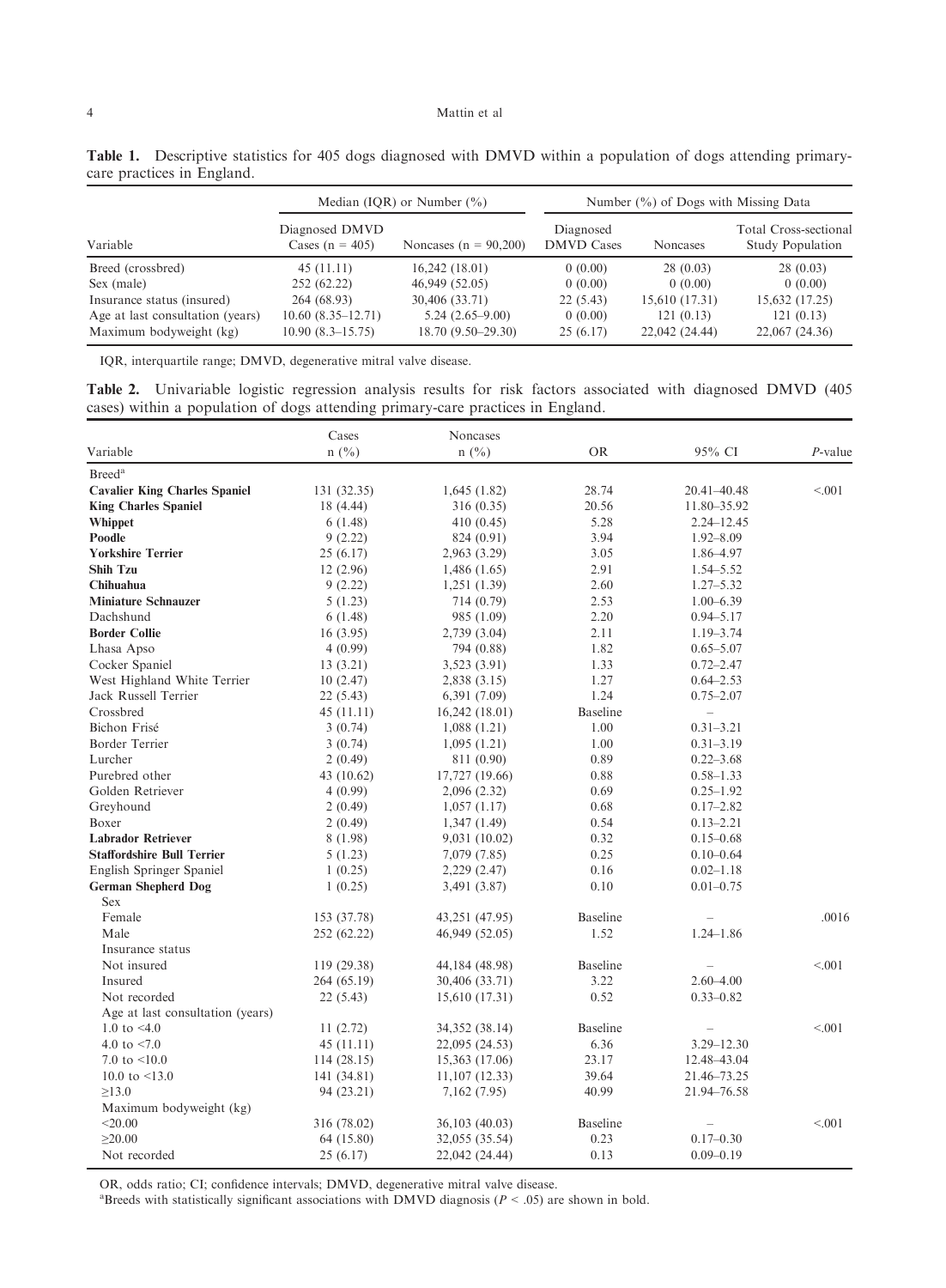| Breed <sup>a</sup><br><b>Cavalier King</b><br>47.37<br>31.56–71.09<br>< 001<br><b>Charles Spaniel</b><br><b>King Charles Spaniel</b><br>36.49<br>18.90–70.47<br>Chihuahua<br>6.16<br>2.85–13.30<br>Whippet<br>4.73<br>1.88–11.87<br>Poodle<br>2.92<br>1.38–6.17<br><b>Shih Tzu</b><br>2.89<br>$1.47 - 5.67$<br>Miniature Schnauzer<br>2.27<br>$0.86 - 5.95$<br><b>Yorkshire Terrier</b><br>2.15<br>$1.28 - 3.61$<br><b>Border Collie</b><br>$1.12 - 3.63$<br>2.02<br>Dachshund<br>1.53<br>$0.63 - 3.72$<br>Lhasa Apso<br>1.19<br>$0.41 - 3.41$<br>Jack Russell Terrier<br>1.15<br>$0.67 - 1.97$<br>Purebred other<br>1.09<br>$0.71 - 1.67$<br>Cocker Spaniel<br>1.05<br>$0.55 - 1.99$<br><b>Baseline</b><br>Crossbred<br>Greyhound<br>0.98<br>$0.23 - 4.16$<br>Border Terrier<br>0.90<br>$0.27 - 2.95$<br>Lurcher<br>0.89<br>$0.21 - 3.74$<br>$0.21 - 3.73$<br>Boxer<br>0.88<br>Bichon Frisé<br>0.73<br>$0.22 - 2.40$<br>West Highland<br>$0.32 - 1.33$<br>0.65<br>White Terrier<br>Golden Retriever<br>0.55<br>$0.19 - 1.59$<br>Staffordshire<br>0.42<br>$0.16 - 1.06$<br><b>Bull Terrier</b><br><b>Labrador Retriever</b><br>0.40<br>$0.18 - 0.87$<br>English Springer<br>0.17<br>$0.02 - 1.22$<br>Spaniel<br>German Shepherd<br>0.15<br>$0.02 - 1.11$<br>Dog<br><b>Sex</b><br>Female<br><b>Baseline</b><br>.0024<br>1.40<br>$1.12 - 1.74$<br>Male<br>Insurance status<br>Not insured<br>Baseline<br>< 0.01<br>3.56<br>2.79 - 4.55<br>Insured<br>Not recorded<br>0.53<br>$0.32 - 0.88$<br>Age at last consultation (years)<br>1.0 to $\leq 4.0$<br>Baseline<br>< 001<br>4.0 to $< 7.0$<br>$3.60 - 13.72$<br>7.03<br>7.0 to $\leq 10.0$<br>38.24<br>20.29–72.08<br>10.0 to $\leq$ 13.0<br>101.61<br>53.79-191.94<br>>13.0<br>150.76<br>78.11-290.96<br>Maximum bodyweight (kg)<br>$<$ 20.00<br>Baseline<br>.001<br>0.51<br>$\geq 20.00$<br>$0.36 - 0.74$<br>Not recorded<br>0.20<br>$0.13 - 0.31$<br>Veterinary clinic (included as a random effect)<br>Rho<br>0.17<br>$0.11 - 0.25$<br>< 0.01 | Variable | OR | 95% CI | $P$ -value |  |  |
|-------------------------------------------------------------------------------------------------------------------------------------------------------------------------------------------------------------------------------------------------------------------------------------------------------------------------------------------------------------------------------------------------------------------------------------------------------------------------------------------------------------------------------------------------------------------------------------------------------------------------------------------------------------------------------------------------------------------------------------------------------------------------------------------------------------------------------------------------------------------------------------------------------------------------------------------------------------------------------------------------------------------------------------------------------------------------------------------------------------------------------------------------------------------------------------------------------------------------------------------------------------------------------------------------------------------------------------------------------------------------------------------------------------------------------------------------------------------------------------------------------------------------------------------------------------------------------------------------------------------------------------------------------------------------------------------------------------------------------------------------------------------------------------------------------------------------------------------------------------------------------------------------------------------------------------------------------------------------------------------------|----------|----|--------|------------|--|--|
|                                                                                                                                                                                                                                                                                                                                                                                                                                                                                                                                                                                                                                                                                                                                                                                                                                                                                                                                                                                                                                                                                                                                                                                                                                                                                                                                                                                                                                                                                                                                                                                                                                                                                                                                                                                                                                                                                                                                                                                                 |          |    |        |            |  |  |
|                                                                                                                                                                                                                                                                                                                                                                                                                                                                                                                                                                                                                                                                                                                                                                                                                                                                                                                                                                                                                                                                                                                                                                                                                                                                                                                                                                                                                                                                                                                                                                                                                                                                                                                                                                                                                                                                                                                                                                                                 |          |    |        |            |  |  |
|                                                                                                                                                                                                                                                                                                                                                                                                                                                                                                                                                                                                                                                                                                                                                                                                                                                                                                                                                                                                                                                                                                                                                                                                                                                                                                                                                                                                                                                                                                                                                                                                                                                                                                                                                                                                                                                                                                                                                                                                 |          |    |        |            |  |  |
|                                                                                                                                                                                                                                                                                                                                                                                                                                                                                                                                                                                                                                                                                                                                                                                                                                                                                                                                                                                                                                                                                                                                                                                                                                                                                                                                                                                                                                                                                                                                                                                                                                                                                                                                                                                                                                                                                                                                                                                                 |          |    |        |            |  |  |
|                                                                                                                                                                                                                                                                                                                                                                                                                                                                                                                                                                                                                                                                                                                                                                                                                                                                                                                                                                                                                                                                                                                                                                                                                                                                                                                                                                                                                                                                                                                                                                                                                                                                                                                                                                                                                                                                                                                                                                                                 |          |    |        |            |  |  |
|                                                                                                                                                                                                                                                                                                                                                                                                                                                                                                                                                                                                                                                                                                                                                                                                                                                                                                                                                                                                                                                                                                                                                                                                                                                                                                                                                                                                                                                                                                                                                                                                                                                                                                                                                                                                                                                                                                                                                                                                 |          |    |        |            |  |  |
|                                                                                                                                                                                                                                                                                                                                                                                                                                                                                                                                                                                                                                                                                                                                                                                                                                                                                                                                                                                                                                                                                                                                                                                                                                                                                                                                                                                                                                                                                                                                                                                                                                                                                                                                                                                                                                                                                                                                                                                                 |          |    |        |            |  |  |
|                                                                                                                                                                                                                                                                                                                                                                                                                                                                                                                                                                                                                                                                                                                                                                                                                                                                                                                                                                                                                                                                                                                                                                                                                                                                                                                                                                                                                                                                                                                                                                                                                                                                                                                                                                                                                                                                                                                                                                                                 |          |    |        |            |  |  |
|                                                                                                                                                                                                                                                                                                                                                                                                                                                                                                                                                                                                                                                                                                                                                                                                                                                                                                                                                                                                                                                                                                                                                                                                                                                                                                                                                                                                                                                                                                                                                                                                                                                                                                                                                                                                                                                                                                                                                                                                 |          |    |        |            |  |  |
|                                                                                                                                                                                                                                                                                                                                                                                                                                                                                                                                                                                                                                                                                                                                                                                                                                                                                                                                                                                                                                                                                                                                                                                                                                                                                                                                                                                                                                                                                                                                                                                                                                                                                                                                                                                                                                                                                                                                                                                                 |          |    |        |            |  |  |
|                                                                                                                                                                                                                                                                                                                                                                                                                                                                                                                                                                                                                                                                                                                                                                                                                                                                                                                                                                                                                                                                                                                                                                                                                                                                                                                                                                                                                                                                                                                                                                                                                                                                                                                                                                                                                                                                                                                                                                                                 |          |    |        |            |  |  |
|                                                                                                                                                                                                                                                                                                                                                                                                                                                                                                                                                                                                                                                                                                                                                                                                                                                                                                                                                                                                                                                                                                                                                                                                                                                                                                                                                                                                                                                                                                                                                                                                                                                                                                                                                                                                                                                                                                                                                                                                 |          |    |        |            |  |  |
|                                                                                                                                                                                                                                                                                                                                                                                                                                                                                                                                                                                                                                                                                                                                                                                                                                                                                                                                                                                                                                                                                                                                                                                                                                                                                                                                                                                                                                                                                                                                                                                                                                                                                                                                                                                                                                                                                                                                                                                                 |          |    |        |            |  |  |
|                                                                                                                                                                                                                                                                                                                                                                                                                                                                                                                                                                                                                                                                                                                                                                                                                                                                                                                                                                                                                                                                                                                                                                                                                                                                                                                                                                                                                                                                                                                                                                                                                                                                                                                                                                                                                                                                                                                                                                                                 |          |    |        |            |  |  |
|                                                                                                                                                                                                                                                                                                                                                                                                                                                                                                                                                                                                                                                                                                                                                                                                                                                                                                                                                                                                                                                                                                                                                                                                                                                                                                                                                                                                                                                                                                                                                                                                                                                                                                                                                                                                                                                                                                                                                                                                 |          |    |        |            |  |  |
|                                                                                                                                                                                                                                                                                                                                                                                                                                                                                                                                                                                                                                                                                                                                                                                                                                                                                                                                                                                                                                                                                                                                                                                                                                                                                                                                                                                                                                                                                                                                                                                                                                                                                                                                                                                                                                                                                                                                                                                                 |          |    |        |            |  |  |
|                                                                                                                                                                                                                                                                                                                                                                                                                                                                                                                                                                                                                                                                                                                                                                                                                                                                                                                                                                                                                                                                                                                                                                                                                                                                                                                                                                                                                                                                                                                                                                                                                                                                                                                                                                                                                                                                                                                                                                                                 |          |    |        |            |  |  |
|                                                                                                                                                                                                                                                                                                                                                                                                                                                                                                                                                                                                                                                                                                                                                                                                                                                                                                                                                                                                                                                                                                                                                                                                                                                                                                                                                                                                                                                                                                                                                                                                                                                                                                                                                                                                                                                                                                                                                                                                 |          |    |        |            |  |  |
|                                                                                                                                                                                                                                                                                                                                                                                                                                                                                                                                                                                                                                                                                                                                                                                                                                                                                                                                                                                                                                                                                                                                                                                                                                                                                                                                                                                                                                                                                                                                                                                                                                                                                                                                                                                                                                                                                                                                                                                                 |          |    |        |            |  |  |
|                                                                                                                                                                                                                                                                                                                                                                                                                                                                                                                                                                                                                                                                                                                                                                                                                                                                                                                                                                                                                                                                                                                                                                                                                                                                                                                                                                                                                                                                                                                                                                                                                                                                                                                                                                                                                                                                                                                                                                                                 |          |    |        |            |  |  |
|                                                                                                                                                                                                                                                                                                                                                                                                                                                                                                                                                                                                                                                                                                                                                                                                                                                                                                                                                                                                                                                                                                                                                                                                                                                                                                                                                                                                                                                                                                                                                                                                                                                                                                                                                                                                                                                                                                                                                                                                 |          |    |        |            |  |  |
|                                                                                                                                                                                                                                                                                                                                                                                                                                                                                                                                                                                                                                                                                                                                                                                                                                                                                                                                                                                                                                                                                                                                                                                                                                                                                                                                                                                                                                                                                                                                                                                                                                                                                                                                                                                                                                                                                                                                                                                                 |          |    |        |            |  |  |
|                                                                                                                                                                                                                                                                                                                                                                                                                                                                                                                                                                                                                                                                                                                                                                                                                                                                                                                                                                                                                                                                                                                                                                                                                                                                                                                                                                                                                                                                                                                                                                                                                                                                                                                                                                                                                                                                                                                                                                                                 |          |    |        |            |  |  |
|                                                                                                                                                                                                                                                                                                                                                                                                                                                                                                                                                                                                                                                                                                                                                                                                                                                                                                                                                                                                                                                                                                                                                                                                                                                                                                                                                                                                                                                                                                                                                                                                                                                                                                                                                                                                                                                                                                                                                                                                 |          |    |        |            |  |  |
|                                                                                                                                                                                                                                                                                                                                                                                                                                                                                                                                                                                                                                                                                                                                                                                                                                                                                                                                                                                                                                                                                                                                                                                                                                                                                                                                                                                                                                                                                                                                                                                                                                                                                                                                                                                                                                                                                                                                                                                                 |          |    |        |            |  |  |
|                                                                                                                                                                                                                                                                                                                                                                                                                                                                                                                                                                                                                                                                                                                                                                                                                                                                                                                                                                                                                                                                                                                                                                                                                                                                                                                                                                                                                                                                                                                                                                                                                                                                                                                                                                                                                                                                                                                                                                                                 |          |    |        |            |  |  |
|                                                                                                                                                                                                                                                                                                                                                                                                                                                                                                                                                                                                                                                                                                                                                                                                                                                                                                                                                                                                                                                                                                                                                                                                                                                                                                                                                                                                                                                                                                                                                                                                                                                                                                                                                                                                                                                                                                                                                                                                 |          |    |        |            |  |  |
|                                                                                                                                                                                                                                                                                                                                                                                                                                                                                                                                                                                                                                                                                                                                                                                                                                                                                                                                                                                                                                                                                                                                                                                                                                                                                                                                                                                                                                                                                                                                                                                                                                                                                                                                                                                                                                                                                                                                                                                                 |          |    |        |            |  |  |
|                                                                                                                                                                                                                                                                                                                                                                                                                                                                                                                                                                                                                                                                                                                                                                                                                                                                                                                                                                                                                                                                                                                                                                                                                                                                                                                                                                                                                                                                                                                                                                                                                                                                                                                                                                                                                                                                                                                                                                                                 |          |    |        |            |  |  |
|                                                                                                                                                                                                                                                                                                                                                                                                                                                                                                                                                                                                                                                                                                                                                                                                                                                                                                                                                                                                                                                                                                                                                                                                                                                                                                                                                                                                                                                                                                                                                                                                                                                                                                                                                                                                                                                                                                                                                                                                 |          |    |        |            |  |  |
|                                                                                                                                                                                                                                                                                                                                                                                                                                                                                                                                                                                                                                                                                                                                                                                                                                                                                                                                                                                                                                                                                                                                                                                                                                                                                                                                                                                                                                                                                                                                                                                                                                                                                                                                                                                                                                                                                                                                                                                                 |          |    |        |            |  |  |
|                                                                                                                                                                                                                                                                                                                                                                                                                                                                                                                                                                                                                                                                                                                                                                                                                                                                                                                                                                                                                                                                                                                                                                                                                                                                                                                                                                                                                                                                                                                                                                                                                                                                                                                                                                                                                                                                                                                                                                                                 |          |    |        |            |  |  |
|                                                                                                                                                                                                                                                                                                                                                                                                                                                                                                                                                                                                                                                                                                                                                                                                                                                                                                                                                                                                                                                                                                                                                                                                                                                                                                                                                                                                                                                                                                                                                                                                                                                                                                                                                                                                                                                                                                                                                                                                 |          |    |        |            |  |  |
|                                                                                                                                                                                                                                                                                                                                                                                                                                                                                                                                                                                                                                                                                                                                                                                                                                                                                                                                                                                                                                                                                                                                                                                                                                                                                                                                                                                                                                                                                                                                                                                                                                                                                                                                                                                                                                                                                                                                                                                                 |          |    |        |            |  |  |
|                                                                                                                                                                                                                                                                                                                                                                                                                                                                                                                                                                                                                                                                                                                                                                                                                                                                                                                                                                                                                                                                                                                                                                                                                                                                                                                                                                                                                                                                                                                                                                                                                                                                                                                                                                                                                                                                                                                                                                                                 |          |    |        |            |  |  |
|                                                                                                                                                                                                                                                                                                                                                                                                                                                                                                                                                                                                                                                                                                                                                                                                                                                                                                                                                                                                                                                                                                                                                                                                                                                                                                                                                                                                                                                                                                                                                                                                                                                                                                                                                                                                                                                                                                                                                                                                 |          |    |        |            |  |  |
|                                                                                                                                                                                                                                                                                                                                                                                                                                                                                                                                                                                                                                                                                                                                                                                                                                                                                                                                                                                                                                                                                                                                                                                                                                                                                                                                                                                                                                                                                                                                                                                                                                                                                                                                                                                                                                                                                                                                                                                                 |          |    |        |            |  |  |
|                                                                                                                                                                                                                                                                                                                                                                                                                                                                                                                                                                                                                                                                                                                                                                                                                                                                                                                                                                                                                                                                                                                                                                                                                                                                                                                                                                                                                                                                                                                                                                                                                                                                                                                                                                                                                                                                                                                                                                                                 |          |    |        |            |  |  |
|                                                                                                                                                                                                                                                                                                                                                                                                                                                                                                                                                                                                                                                                                                                                                                                                                                                                                                                                                                                                                                                                                                                                                                                                                                                                                                                                                                                                                                                                                                                                                                                                                                                                                                                                                                                                                                                                                                                                                                                                 |          |    |        |            |  |  |
|                                                                                                                                                                                                                                                                                                                                                                                                                                                                                                                                                                                                                                                                                                                                                                                                                                                                                                                                                                                                                                                                                                                                                                                                                                                                                                                                                                                                                                                                                                                                                                                                                                                                                                                                                                                                                                                                                                                                                                                                 |          |    |        |            |  |  |
|                                                                                                                                                                                                                                                                                                                                                                                                                                                                                                                                                                                                                                                                                                                                                                                                                                                                                                                                                                                                                                                                                                                                                                                                                                                                                                                                                                                                                                                                                                                                                                                                                                                                                                                                                                                                                                                                                                                                                                                                 |          |    |        |            |  |  |
|                                                                                                                                                                                                                                                                                                                                                                                                                                                                                                                                                                                                                                                                                                                                                                                                                                                                                                                                                                                                                                                                                                                                                                                                                                                                                                                                                                                                                                                                                                                                                                                                                                                                                                                                                                                                                                                                                                                                                                                                 |          |    |        |            |  |  |
|                                                                                                                                                                                                                                                                                                                                                                                                                                                                                                                                                                                                                                                                                                                                                                                                                                                                                                                                                                                                                                                                                                                                                                                                                                                                                                                                                                                                                                                                                                                                                                                                                                                                                                                                                                                                                                                                                                                                                                                                 |          |    |        |            |  |  |
|                                                                                                                                                                                                                                                                                                                                                                                                                                                                                                                                                                                                                                                                                                                                                                                                                                                                                                                                                                                                                                                                                                                                                                                                                                                                                                                                                                                                                                                                                                                                                                                                                                                                                                                                                                                                                                                                                                                                                                                                 |          |    |        |            |  |  |
|                                                                                                                                                                                                                                                                                                                                                                                                                                                                                                                                                                                                                                                                                                                                                                                                                                                                                                                                                                                                                                                                                                                                                                                                                                                                                                                                                                                                                                                                                                                                                                                                                                                                                                                                                                                                                                                                                                                                                                                                 |          |    |        |            |  |  |
|                                                                                                                                                                                                                                                                                                                                                                                                                                                                                                                                                                                                                                                                                                                                                                                                                                                                                                                                                                                                                                                                                                                                                                                                                                                                                                                                                                                                                                                                                                                                                                                                                                                                                                                                                                                                                                                                                                                                                                                                 |          |    |        |            |  |  |
|                                                                                                                                                                                                                                                                                                                                                                                                                                                                                                                                                                                                                                                                                                                                                                                                                                                                                                                                                                                                                                                                                                                                                                                                                                                                                                                                                                                                                                                                                                                                                                                                                                                                                                                                                                                                                                                                                                                                                                                                 |          |    |        |            |  |  |
|                                                                                                                                                                                                                                                                                                                                                                                                                                                                                                                                                                                                                                                                                                                                                                                                                                                                                                                                                                                                                                                                                                                                                                                                                                                                                                                                                                                                                                                                                                                                                                                                                                                                                                                                                                                                                                                                                                                                                                                                 |          |    |        |            |  |  |
|                                                                                                                                                                                                                                                                                                                                                                                                                                                                                                                                                                                                                                                                                                                                                                                                                                                                                                                                                                                                                                                                                                                                                                                                                                                                                                                                                                                                                                                                                                                                                                                                                                                                                                                                                                                                                                                                                                                                                                                                 |          |    |        |            |  |  |
|                                                                                                                                                                                                                                                                                                                                                                                                                                                                                                                                                                                                                                                                                                                                                                                                                                                                                                                                                                                                                                                                                                                                                                                                                                                                                                                                                                                                                                                                                                                                                                                                                                                                                                                                                                                                                                                                                                                                                                                                 |          |    |        |            |  |  |
|                                                                                                                                                                                                                                                                                                                                                                                                                                                                                                                                                                                                                                                                                                                                                                                                                                                                                                                                                                                                                                                                                                                                                                                                                                                                                                                                                                                                                                                                                                                                                                                                                                                                                                                                                                                                                                                                                                                                                                                                 |          |    |        |            |  |  |

Table 3. Multivariable logistic regression model for risk factors associated with diagnosed DMVD in dogs.

OR, odds ratio; CI, confidence intervals; DMVD, degenerative mitral valve disease.

Breeds with statistically significant associations with DMVD diagnosis ( $P < .05$ ) are shown in bold.

compared with crossbred dogs in univariable analysis (OR 0.15, 95% CI: 0.01–2.51) and 0.44 times the odds of DMVD diagnosis compared with crossbred dogs in the multivariable model (OR 0.44, 95% CI: 0.03–7.26).

#### Descriptive Statistics and Risk Factors for Heart Murmur Cases

Heart murmur cases consisted of 405 (10.2%) dogs with diagnosed and 3,557 (89.8%) dogs with possible DMVD. Males accounted for 2,166 (54.7%) HM cases and 1,515 (40.4%) of these dogs were insured. The median bodyweight was 11.6 kg (IQR 8.1–20.0 kg). The most frequently diagnosed breeds were crossbred dogs  $(n = 677, 17.1\%)$ , CKCS  $(n = 657, 16.6\%)$ , Jack Russell Terriers  $(n = 322, 8.1\%)$ , and Yorkshire Terriers  $(n = 215, 5.4\%)$ .

The final multivariable model for factors associated with HM cases contained observations for 94,018 dogs and contained the following explanatory variables: breed, sex, insurance status, age at last consultation, and maximum bodyweight. Cavalier King Charles Spaniel, King Charles Spaniels, Chihuahuas, Boxers, Whippets, Miniature Schnauzers, Poodles, Shih Tzus, Greyhounds, Lurchers, Bichon Frisés, Dachshunds, and Yorkshire Terriers had increased odds of being a HM case compared with crossbred dogs. Border Terriers, Golden Retrievers, German Shepherd Dogs, Rotweillers, West Highland White Terriers, Staffordshire Bull Terriers, and Labrador Retrievers had decreased odds compared with crossbred dogs. Males had slightly higher odds of being a HM case than females (OR 1.15, 95% CI: 1.08-1.24,  $P < .001$ ). Dogs that were insured were more likely to be recorded as having a HM consistent with DMVD than noninsured dogs (OR 1.25, 95% CI: 1.15–1.35,  $P < .001$ ). An interaction was found between age group and bodyweight ( $P < .001$ ). The odds of being a HM case were slightly higher in young (<4 years) heavier dogs  $(\geq 20 \text{ kg})$  compared with young dogs that were lighter; whereas the odds of being a HM case were higher in older dogs (>7 years) that were lighter (<20 kg) compared with older dogs that were heavier.

Veterinary clinic was included as a random effect as clustering was significant (rho =  $0.05$ , 95% CI: 0.03– 0.06,  $P < .001$ ). The Hosmer-Lemeshow test indicated poor model fit ( $P < .001$ ), but the area under the ROC curve was considered good ( $AUC = 0.86$ ).

### **Discussion**

This study identified a high prevalence of HMs consistent with DMVD in a large cohort of dogs attending primary-care practices in England. Several demographic risk factors, including breed, sex, age, and bodyweight were independently associated with DMVD, as was whether a dog was insured or not. Clustering at the clinic level was observed, suggesting variation in the diagnosis of this condition across practices.

The prevalence of HMs consistent with DMVD in the current study (3.54%, 95% CI: 3.26–3.84) is similar to that based on clinical record data from a teaching hospital  $(3.5\%)$ , but lower than figures derived from postmortem examinations  $(34.4–69.7%)$ .<sup>7–9</sup> These discrepancies might be because of under-reporting of HMs within EPRs, geographical, or temporal variation,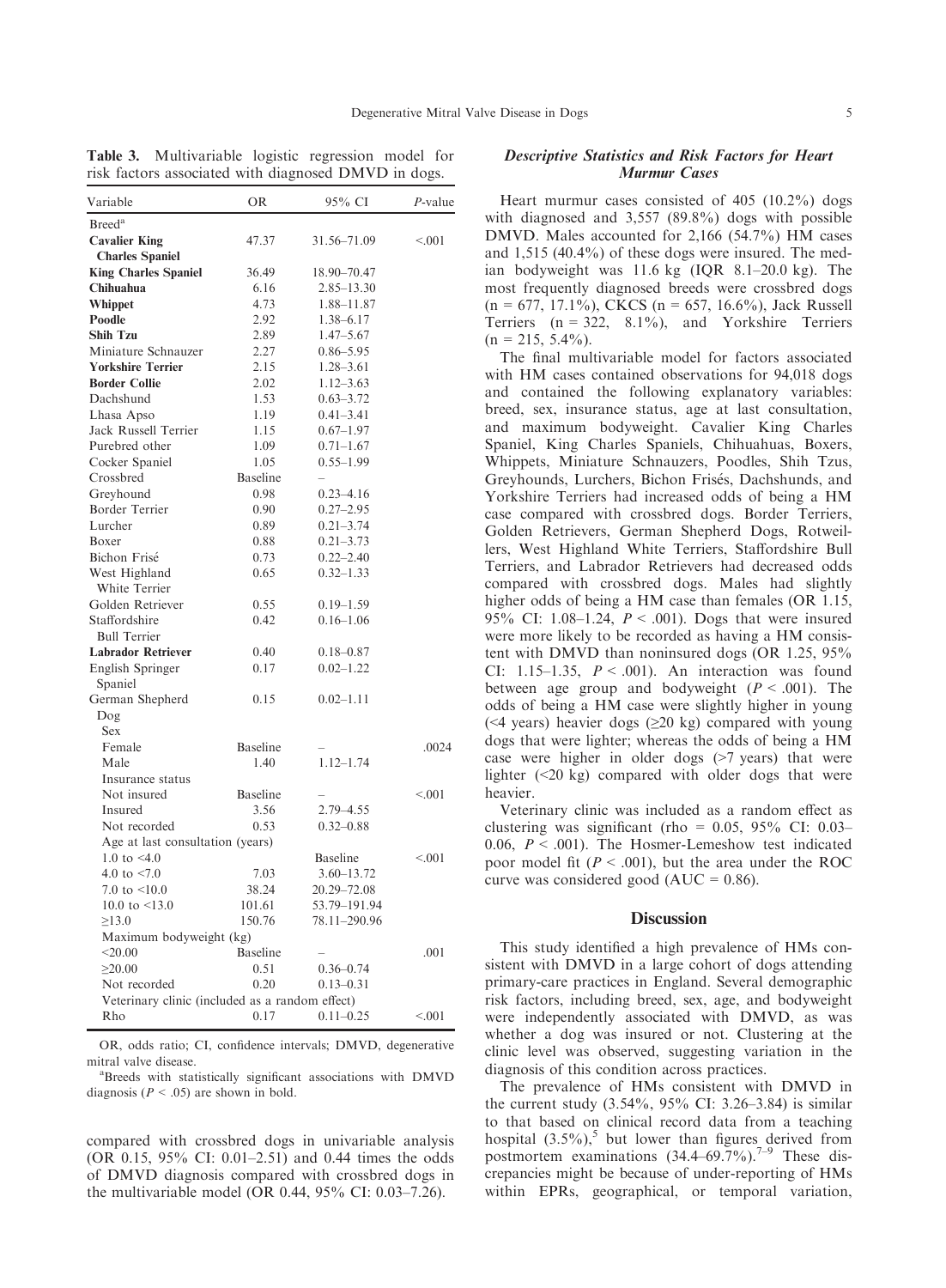| Diagnosed DMVD Cases          |            |                 | HM Cases                      |           |                 |  |
|-------------------------------|------------|-----------------|-------------------------------|-----------|-----------------|--|
| <b>Breed</b>                  | <b>ORa</b> | 95% CI          | <b>Breed</b>                  | <b>OR</b> | 95% CI          |  |
| Cavalier King Charles Spaniel | 47.37      | 31.56-71.09     | Cavalier King Charles Spaniel | 18.72     | $16.13 - 21.73$ |  |
| King Charles Spaniel          | 36.49      | $18.90 - 70.47$ | King Charles Spaniel          | 16.14     | $12.09 - 21.55$ |  |
| Chihuahua                     | 6.16       | $2.85 - 13.30$  | Chihuahua                     | 4.17      | $3.22 - 5.40$   |  |
| Whippet                       | 4.73       | 1.88-11.87      | Boxer                         | 4.12      | $3.29 - 5.16$   |  |
| Poodle                        | 2.92       | $1.38 - 6.17$   | Whippet                       | 2.56      | $1.74 - 3.76$   |  |
| Shih Tzu                      | 2.89       | $1.47 - 5.67$   | Miniature Schnauzer           | 2.15      | $1.54 - 3.01$   |  |
| Miniature Schnauzer           | 2.27       | $0.86 - 5.95$   | Poodle                        | 1.87      | $1.43 - 2.45$   |  |
| Yorkshire Terrier             | 2.15       | $1.28 - 3.61$   | Shih Tzu                      | 1.82      | $1.43 - 2.32$   |  |
| Border Collie                 | 2.02       | $1.12 - 3.63$   | Greyhound                     | 1.78      | $1.32 - 2.41$   |  |
| Dachshund                     | 1.53       | $0.63 - 3.72$   | Lurcher                       | 1.68      | $1.22 - 2.31$   |  |

Table 4. Breeds with the highest odds of diagnosed DMVD and HMs consistent with DMVD in multivariable logistic regression analyses.

DMVD, degenerative mitral valve disease; HM, heart murmur cases (dogs with heart murmurs consistent with DMVD); OR, odds ratio; CI, confidence intervals a the baseline group for odds ratios is crossbred dogs.

different methods of case detection and case definitions as well as different denominator populations. Dogs included in postmortem studies are likely to be older and this will have a marked effect on the observed prevalence of disease. Although case detection in the current study might have lacked sensitivity, the apparent prevalence of HMs consistent with DMVD was still considerable, reflecting a significant veterinary concern. Whilst HMs were frequently recorded, the minority of these cases had a specific diagnosis of DMVD. A study which utilized insurance data to explore cardiac-related mortality also reported that many cardiac diagnoses were nonspecific.<sup>22</sup> These findings suggest that the majority of dogs with HMs do not undergo further investigations to confirm the underlying cardiac diagnosis and veterinarians frequently do not make a presumptive diagnosis based on the presence of a murmur alone.

The data support our hypothesis that CKCS and Poodles have among the highest odds of DMVD. Exploratory analysis of separate Poodle varieties suggested similar odds of DMVD diagnosis for the different sizes and hence these were combined into a single Poodle category to improve statistical power. Previous studies<sup>4,5,23,24</sup> have also identified Dachshunds as being predisposed to DMVD. Dachshunds had significantly higher odds of being HM cases than crossbreds in the current study (OR 1.42, 95% CI: 1.06–1.90). Although the magnitude of effect for this breed was similar in the diagnosed DMVD model, this association was not statistically significant (OR 1.53, 95% CI: 0.63–3.72), perhaps because the latter model had insufficient power to detect such a modest difference. In agreement with previous studies, the models for both diagnosed DMVD and HM cases identified that  $CKCS$ ,<sup>1,3,5,15,16,22</sup> King Charles Spaniels,<sup>5</sup> Chihuahuas,<sup>5,17</sup> Whippets,<sup>5</sup> Poodles,<sup>5,17</sup> and Shih Tzus<sup>4</sup> are predisposed to DMVD. Yorkshire Terriers also had higher odds of both diagnosed DMVD and HM detection than crossbred dogs in the current study. The latter breed association has not, to the authors' knowledge, been reported although a study has found that 8.5% of 165 adult Yorkshire Terriers in France had left apical systolic murmurs.<sup>4</sup> Border Terriers, Golden Retrievers, German Shepherd Dogs, Rotweillers, West Highland White Terriers, Staffordshire Bull Terriers, and Labrador Retrievers all had significantly lower odds of being HM cases than crossbred dogs. With the exception of Labrador Retrievers, these associations were not statistically significant in the diagnosed DMVD model. However, many of these breeds were among those with the lowest odds of diagnosed DMVD, probably reflecting a type II error because of lower power in the latter model. In agreement, analysis of clinical records from a teaching hospital in Scotland<sup>5</sup> also identified German Shepherd Dogs, West Highland White Terriers, and Labrador Retrievers as having a reduced risk of DMVD. There were some notable differences between the logistic regression models evaluating risk factors for diagnosed DMVD and HM cases. Boxers, Miniature Schnauzers, Greyhounds, Lurchers, Bichon Frisés, and Dachshunds had significantly increased odds of being HM cases, but not being diagnosed with DMVD. These differences might be because of misclassification eg, Boxers are reported to be predisposed to aortic stenosis<sup>28</sup> and sight hounds are reported to frequently have physiological murmurs.<sup>29,30</sup> Alternatively, the diagnosed DMVD model might have had limited power to detect associations because of the smaller number of DMVD cases recorded for certain breeds. Conversely, Border Collies had significantly higher odds of having diagnosed DMVD, but not being a HM case. Veterinary practitioners might be more or less likely to attribute a diagnosis of DMVD to an individual based on preconceived knowledge of breed associations and might be more or less likely to consider a HM based on whether a given breed has been reported to suffer from cardiac conditions. For example, CKCS had over 40 times the odds of being diagnosed with DMVD and less than 20 times the odds of being a HM case compared with crossbred dogs. This is likely to reflect widespread awareness of this breed predisposition among practitioners and consequently a confidence to record a diagnosis of DMVD in a dog of this breed presenting with a murmur consistent with this condition. An alternative approach to categorization would be to combine breeds into UK Kennel club breed groups.<sup>31</sup> Whilst increasing the statistical power of each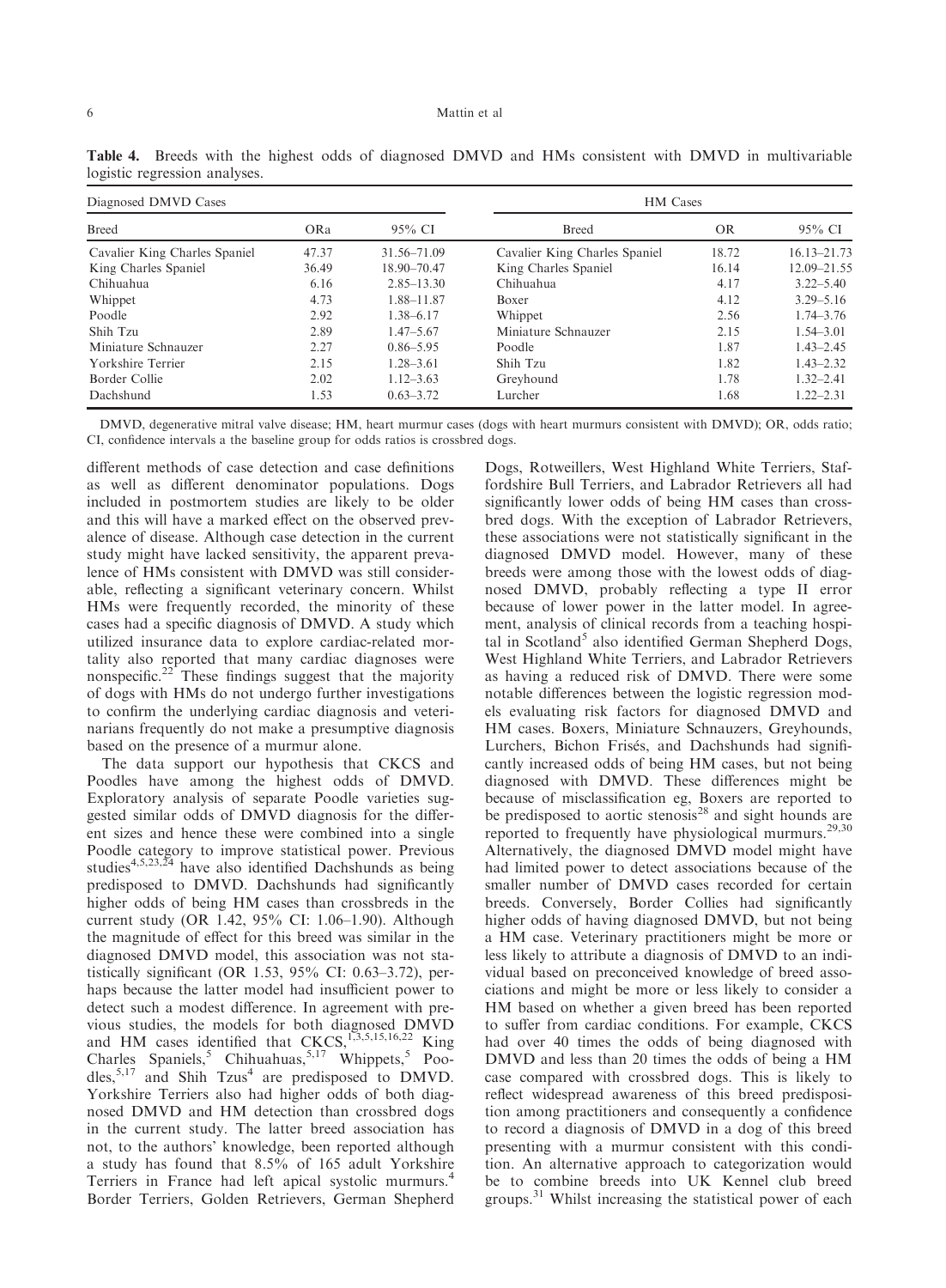category, this level of classification does not represent sufficiently biologically homogenous groups. Loss of specific breed associations also limits the application of the results when assessing an individual's risk of DMVD in practice and when designing breed-specific screening programs.

The association between bodyweight and DMVD identified in the diagnosed DMVD cases and reported in the literature<sup>13</sup> was not found in the younger age strata in the current model for HM cases. It is possible that the interaction between age and bodyweight identified in this model reveals that younger dogs with HMs might be more likely to have alternative cardiac disorders and have been misclassified as possible DMVD cases.

Males had significantly higher odds compared with females for both diagnosed DMVD (1.40, 95% CI: 1.12–1.74,  $P = .0024$ ) and being HM cases (OR 1.15, 95% CI: 1.08–1.24,  $P < .001$ ), which concurs with previous studies.4,5,17 Whilst the magnitude of this difference is unlikely to be clinically significant, it raises questions on the influence of sex on the etiology, age of onset, and pathophysiology of the disorder and warrants further research.

Being insured was associated with being a HM case (OR 1.25, 95% CI: 1.15–1.35,  $P < .001$ ). An even stronger association was identified between insurance status and diagnosed DMVD (OR 3.56, 95% CI: 2.79–4.55,  $P < .001$ ). This suggests that insured dogs might be more likely to undergo examinations and diagnostic procedures. However, noncases had a higher proportion of missing insurance data compared with cases. If these values were missing systematically, this might bias the associations between insurance status and DMVD. This might have occurred if insured animals with an abnormality such as a HM were more likely to have their insurance status recorded than insured healthy animals, as dogs with abnormalities might require costly diagnostics or treatments necessitating an insurance claim.

Including veterinary clinic in the logistic regression models improved model fit, suggesting that practicelevel factors influenced the outcome independently of the other explanatory variables included in the model. The intraclass correlation coefficient (rho) was higher in the diagnosed DMVD model (rho =  $0.17$ ,  $95\%$  CI: 0.11–0.25), than the HM case model (rho = 0.05, 95%) CI: 0.03–0.06), indicating that the veterinary practice attended had more impact on whether a dog was diagnosed with DMVD than whether a HM consistent with DMVD was recorded in the EPRs.

There were some limitations to this study. Data were not originally recorded for research purposes and were analysed retrospectively. If a practitioner did not perform thoracic auscultation or transcribe the DMVD diagnosis or the presence of a HM into the EPR, an affected dog would fail to be included as a case. Equally, some dogs classified as cases could have had alternative causes for the HM. Echocardiography, which provides a definitive diagnosis of DMVD,<sup>32</sup> was performed on 62.5% of diagnosed DMVD cases. However, the presence of a left apical systolic HM in a dog of typical signalment alone is highly suggestive of  $DMVD$ .<sup>33</sup> Furthermore, logistic regression models only including echocardiogram-confirmed cases yielded the same conclusions as the diagnosed DMVD model (data not shown). The specificity of the diagnosed DMVD case definition is therefore likely to be high. The case definition for possible DMVD cases was more general, suggesting lower specificity, and included any dog more than 1 year old with a documented HM, that was not diastolic or continuous, in the absence of evidence of an alternative diagnosis. The age and bodyweight distributions were generally similar between diagnosed and possible DMVD cases, suggesting that most of the possible but unconfirmed cases were likely to have DMVD (unless there is another highly prevalent cause of murmurs in this population which occurs with similar age and bodyweight distribution to DMVD). In addition, 8 specific breed associations were identified in both the diagnosed and HM models. However, the interaction between age and bodyweight, and the breed associations observed in dogs previously reported to be predisposed to alternative cardiac disorders in the HM model, indicate that there might have been some misclassification of possible cases. The breed associations identified uniquely in the HM model should therefore be interpreted with caution. The differences in breed and weight distribution in the models might highlight the type of dog in which veterinarians should more actively consider causes of murmurs other than DMVD to be most likely, therefore in sight-hounds, boxers and larger, younger dogs alternative explanations for an audible murmur should be sought. There might also have been misclassification of explanatory variables. However, when the EPRs of approximately 3,000 dogs within the VetCompass database were cross-linked to the UK Kennel Club pedigree database using microchip numbers, there was >99% agreement for breed and sex and 97% agreement for the date of birth within 90 days (D.G. O'Neill, unpublished results). The validity of these variables was therefore suggested to be very good. Moreover, any misclassification of these risk factors was likely to be nondifferential and unrelated to the disease diagnosed given all these factors would have been recorded within the EPRs prior to the detection of heart disease, thus at worst biasing ORs toward the null and reducing study power. Although the predictive ability of the model was good, the model fit was poor suggesting important variables not captured by our data might have improved the model explanation of the data if available. Neuter status at the time of diagnosis would have been useful to consider but these data were not available at the time of data analysis. Finally, a convenience sample of corporate and independently owned, companion animal veterinary clinics was studied. Whilst charity or mixed-species practices might differ from our study population, data from a large number of practices were analysed, so the main conclusions are likely to be generalizable to the practice-attending dog population in England.

In summary, this study estimated a high prevalence of HMs consistent with DMVD and highlighted that geriatric, small- to medium-sized dogs were most likely to receive a diagnosis. Individual breeds, sex, insurance